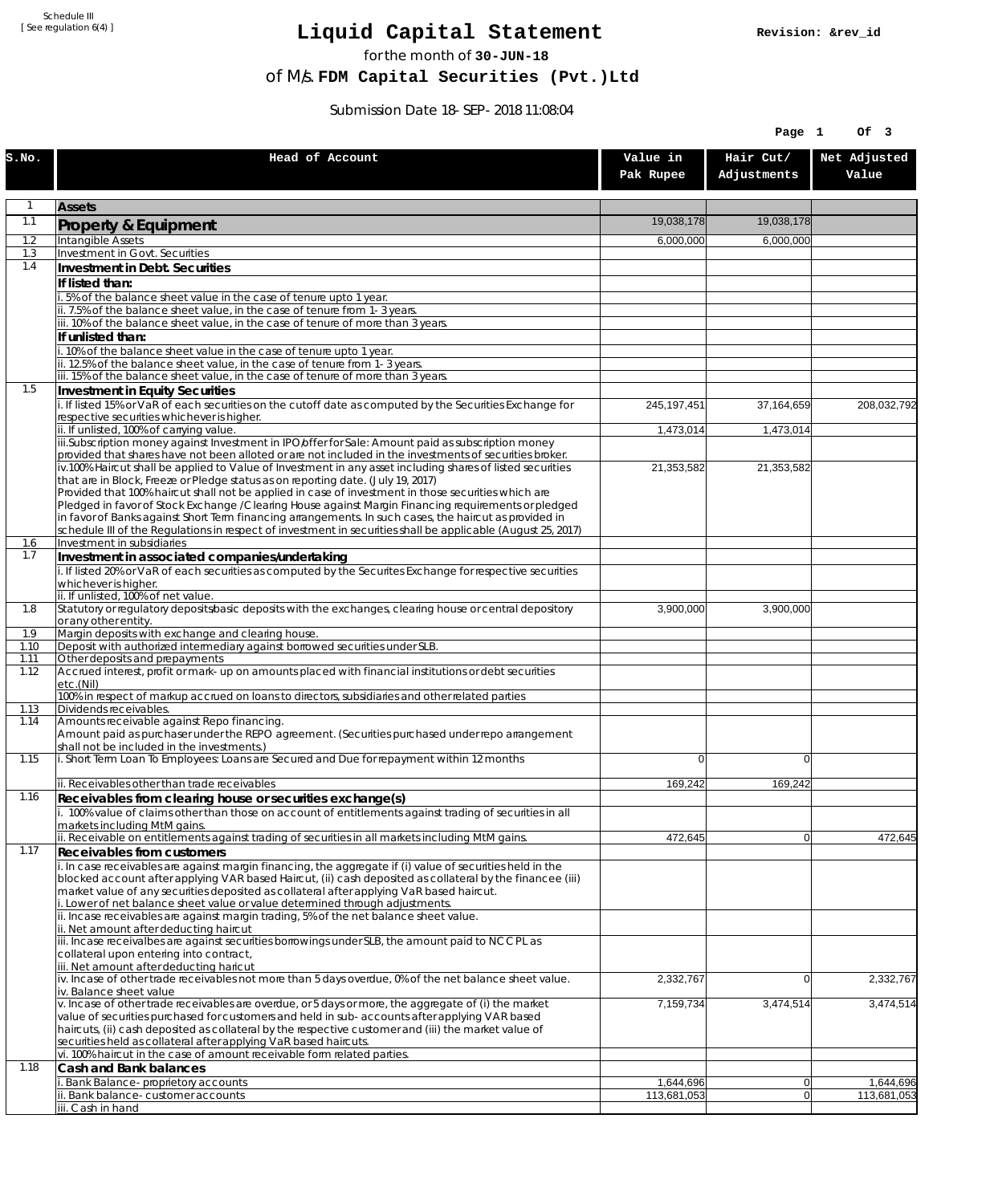Schedule III [ See regulation 6(4) ]

## **Liquid Capital Statement**

for the month of **30-JUN-18**

of M/s. **FDM Capital Securities (Pvt.)Ltd**

Submission Date 18-SEP-2018 11:08:04

|                |                                                                                                                                                                                                                                                                                                                                                                                                                                                                                                                                                              |                       | Page 2                   | Of 3                  |
|----------------|--------------------------------------------------------------------------------------------------------------------------------------------------------------------------------------------------------------------------------------------------------------------------------------------------------------------------------------------------------------------------------------------------------------------------------------------------------------------------------------------------------------------------------------------------------------|-----------------------|--------------------------|-----------------------|
| S.NO.          | Head of Account                                                                                                                                                                                                                                                                                                                                                                                                                                                                                                                                              | Value in<br>Pak Rupee | Hair Cut/<br>Adjustments | Net Adjusted<br>Value |
| 1.19           | <b>Total Assets</b>                                                                                                                                                                                                                                                                                                                                                                                                                                                                                                                                          | 422,422,362           | 92,573,189               | 329,638,467           |
| $\overline{2}$ | Liabilities                                                                                                                                                                                                                                                                                                                                                                                                                                                                                                                                                  |                       |                          |                       |
| 2.1            | Trade Payables                                                                                                                                                                                                                                                                                                                                                                                                                                                                                                                                               |                       |                          |                       |
|                | Payable to exchanges and clearing house<br>ii. Payable against leveraged market products                                                                                                                                                                                                                                                                                                                                                                                                                                                                     |                       |                          |                       |
|                | iii. Payable to customers                                                                                                                                                                                                                                                                                                                                                                                                                                                                                                                                    | 113,210,827           | $\overline{0}$           | 113,210,827           |
| 2.2            | <b>Current Liabilities</b>                                                                                                                                                                                                                                                                                                                                                                                                                                                                                                                                   |                       |                          |                       |
|                | Statutory and regulatory dues                                                                                                                                                                                                                                                                                                                                                                                                                                                                                                                                |                       |                          |                       |
|                | ii. Accruals and other payables<br>iii. Short-term borrowings                                                                                                                                                                                                                                                                                                                                                                                                                                                                                                | 74,470,384            | $\overline{0}$           | 74.470.384            |
|                | iv. Current portion of subordinated loans                                                                                                                                                                                                                                                                                                                                                                                                                                                                                                                    |                       |                          |                       |
|                | v. Current portion of long term liabilities                                                                                                                                                                                                                                                                                                                                                                                                                                                                                                                  |                       |                          |                       |
|                | vi. Deferred Liabilities<br>vii. Provision for bad debts                                                                                                                                                                                                                                                                                                                                                                                                                                                                                                     |                       |                          |                       |
|                | viii. Provision for taxation                                                                                                                                                                                                                                                                                                                                                                                                                                                                                                                                 |                       |                          |                       |
|                | ix. Other liabilities as per accounting principles and included in the financial statements                                                                                                                                                                                                                                                                                                                                                                                                                                                                  |                       |                          |                       |
| 2.3            | Non-Current Liabilities                                                                                                                                                                                                                                                                                                                                                                                                                                                                                                                                      |                       |                          |                       |
|                | Long-Term financing                                                                                                                                                                                                                                                                                                                                                                                                                                                                                                                                          |                       |                          |                       |
|                | a. Long-Term financing obtained from financial instituion: Long term portion of financing obtained from<br>a financial institution including amount due against finance lease                                                                                                                                                                                                                                                                                                                                                                                | 2,500,000             | 2,500,000                |                       |
|                | b. Other long-term financing                                                                                                                                                                                                                                                                                                                                                                                                                                                                                                                                 |                       |                          |                       |
|                | ii. Staff retirement benefits                                                                                                                                                                                                                                                                                                                                                                                                                                                                                                                                |                       |                          |                       |
|                | iii. Advance against shares for Increase in Capital of Securities broker: 100% haircut may be allowed in<br>respect of advance against shares if:                                                                                                                                                                                                                                                                                                                                                                                                            |                       |                          |                       |
|                | a. The existing authorized share capital allows the proposed enhanced share capital                                                                                                                                                                                                                                                                                                                                                                                                                                                                          |                       |                          |                       |
|                | b. Boad of Directors of the company has approved the increase in capital                                                                                                                                                                                                                                                                                                                                                                                                                                                                                     |                       |                          |                       |
|                | c. Relevant Regulatory approvals have been obtained<br>d. There is no unreasonable delay in issue of shares against advance and all regulatory requirements                                                                                                                                                                                                                                                                                                                                                                                                  |                       |                          |                       |
|                | relating to the increase in paid up capital have been completed.                                                                                                                                                                                                                                                                                                                                                                                                                                                                                             |                       |                          |                       |
|                | e. Auditor is satisfied that such advance is against the increase of capital.                                                                                                                                                                                                                                                                                                                                                                                                                                                                                |                       |                          |                       |
| 2.4            | iv. Other liabilities as per accounting principles and included in the financial statements<br>Subordinated Loans                                                                                                                                                                                                                                                                                                                                                                                                                                            |                       |                          |                       |
|                | i. 100% of Subordinated loans which fulfill the conditions specified by SECP are allowed to be deducted:<br>The Schedule III provides that 100% haircut will be allowed against subordinated Loans which fulfill the<br>conditions specified by SECP. In this regard, following conditions are specified:<br>a. Loan agreement must be executed on stamp paper and must clearly reflect the amount to be repaid<br>after 12 months of reporting period<br>b. No haircut will be allowed against short term portion which is repayable within next 12 months. |                       |                          |                       |
|                | c. In case of early repayment of loan, adjustment shall be made to the Liquid Capital and revised Liquid<br>Capital statement must be submitted to exchange.<br>ii. Subordinated loans which do not fulfill the conditions specified by SECP                                                                                                                                                                                                                                                                                                                 |                       |                          |                       |
|                |                                                                                                                                                                                                                                                                                                                                                                                                                                                                                                                                                              |                       |                          |                       |
| 2.5<br>3       | <b>Total Liabilites</b>                                                                                                                                                                                                                                                                                                                                                                                                                                                                                                                                      | 190,181,211           | 2,500,000                | 187,681,211           |
| 3.1            | Ranking Liabilities Relating to:<br>Concentration in Margin Financing                                                                                                                                                                                                                                                                                                                                                                                                                                                                                        |                       |                          |                       |
|                | The amount calculated client-to- client basis by which any amount receivable from any of the                                                                                                                                                                                                                                                                                                                                                                                                                                                                 |                       |                          |                       |
|                | financees exceed 10% of the aggregate of amounts receivable from total financees.                                                                                                                                                                                                                                                                                                                                                                                                                                                                            |                       |                          |                       |
| 3.2            | Concentration in securites lending and borrowing                                                                                                                                                                                                                                                                                                                                                                                                                                                                                                             |                       |                          |                       |
|                | The amount by which the aggregate of:<br>(i) Amount deposited by the borrower with NCCPL                                                                                                                                                                                                                                                                                                                                                                                                                                                                     |                       |                          |                       |
|                | (Ii) Cash margins paid and                                                                                                                                                                                                                                                                                                                                                                                                                                                                                                                                   |                       |                          |                       |
|                | (iii) The market value of securities pledged as margins exceed the 110% of the market value of shares                                                                                                                                                                                                                                                                                                                                                                                                                                                        |                       |                          |                       |
| 3.3            | borrowed<br>Net underwriting Commitments                                                                                                                                                                                                                                                                                                                                                                                                                                                                                                                     |                       |                          |                       |
|                | (a) in the case of right issuse : if the market value of securites is less than or equal to the subscription                                                                                                                                                                                                                                                                                                                                                                                                                                                 |                       |                          |                       |
|                | price; the aggregate of:                                                                                                                                                                                                                                                                                                                                                                                                                                                                                                                                     |                       |                          |                       |
|                | (i) the 50% of Haircut multiplied by the underwriting commitments and<br>(ii) the value by which the underwriting commitments exceeds the market price of the securities.<br>In the case of rights issuse where the market price of securities is greater than the subscription price, 5% of                                                                                                                                                                                                                                                                 |                       |                          |                       |
|                | the Haircut multiplied by the net underwriting                                                                                                                                                                                                                                                                                                                                                                                                                                                                                                               |                       |                          |                       |
| 3.4            | (b) in any other case: 12.5% of the net underwriting commitments                                                                                                                                                                                                                                                                                                                                                                                                                                                                                             |                       |                          |                       |
|                | Negative equity of subsidiary<br>The amount by which the total assets of the subsidiary (excluding any amount due from the subsidiary)<br>exceed the total liabilities of the subsidiary                                                                                                                                                                                                                                                                                                                                                                     |                       |                          |                       |
| 3.5            | Foreign exchange agreements and foreign currency positions                                                                                                                                                                                                                                                                                                                                                                                                                                                                                                   |                       |                          |                       |
|                | 5% of the net position in foreign currency. Net position in foreign currency means the difference of total                                                                                                                                                                                                                                                                                                                                                                                                                                                   |                       |                          |                       |
| 3.6            | assets denominated in foreign cuurency less total liabilities denominated in foreign currency<br>Amount Payable under REPO                                                                                                                                                                                                                                                                                                                                                                                                                                   |                       |                          |                       |
| 3.7            | Repo adjustment                                                                                                                                                                                                                                                                                                                                                                                                                                                                                                                                              |                       |                          |                       |
|                |                                                                                                                                                                                                                                                                                                                                                                                                                                                                                                                                                              |                       |                          |                       |